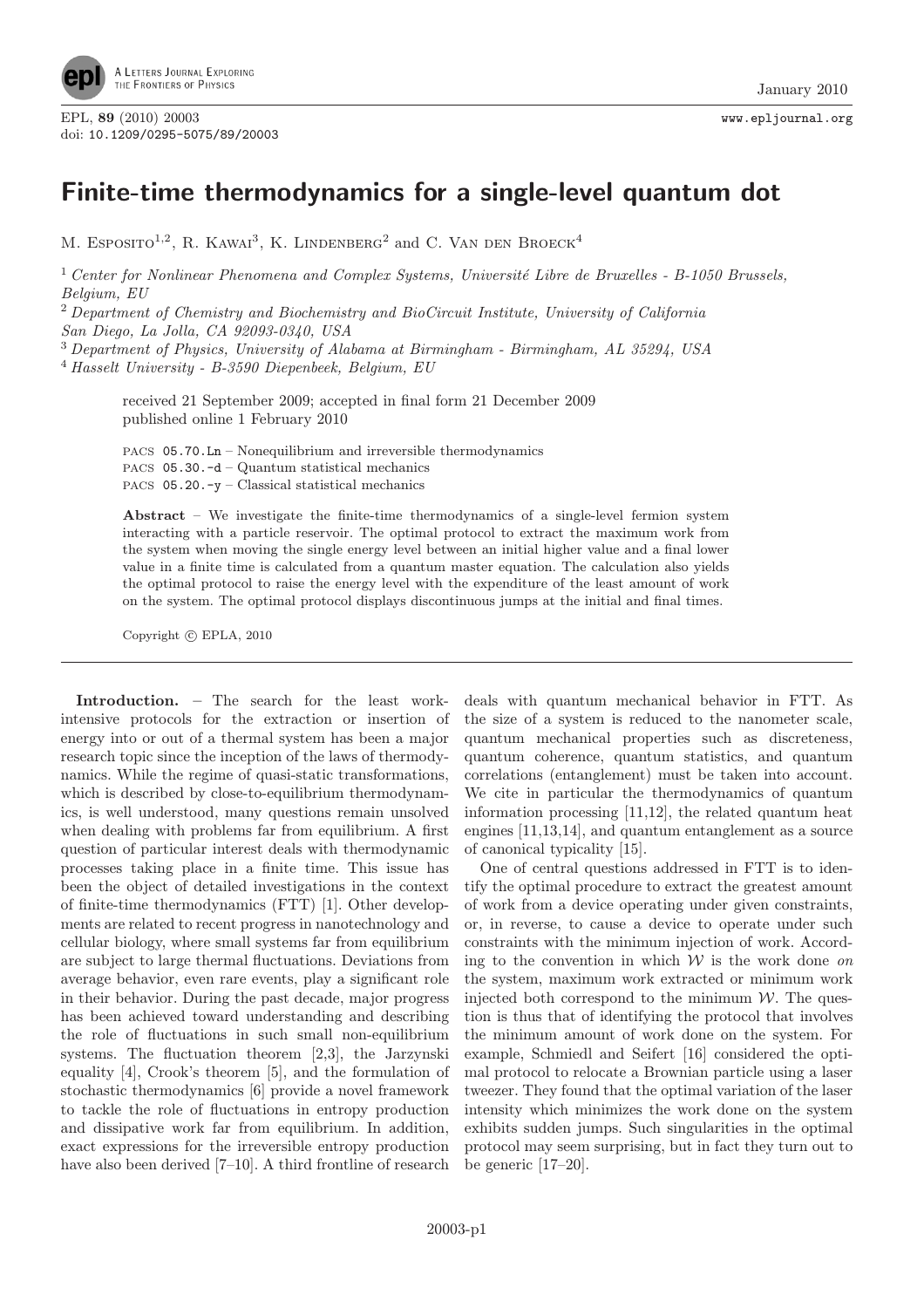

Fig. 1: The model: a single-level quantum dot interacts with a metallic lead. The level is initially at  $\varepsilon_0$  in thermal equilibrium but is lowered to  $\varepsilon_1$  in a finite time  $\tau$  according to a given protocol  $\varepsilon(t)$ . We depict a typical trajectory for such a process along which heat is exchanged and work is extracted. Work and heat are obtained by averaging over all possible trajectories associated with this process.

In the present letter we address a similar question for a simple quantum process. We consider a single-level quantum system interacting with a particle reservoir. By raising or lowering the energy  $\varepsilon$  of this level, we can inject work  $(W > 0)$  or extract work  $(W < 0)$ . The time dependence of the protocol  $\varepsilon(t)$  can be controlled externally. Our aim is to find an optimal protocol, one that minimizes the work done on the system, under the constraints of given initial and final values  $\varepsilon_0$  and  $\varepsilon_1$ , and a fixed total operation time  $\tau$ . We will specifically consider a quantum dot coupled to a metal lead, the latter playing the role of a fermion particle reservoir. The detailed analysis of time-dependent phenomena in open quantum systems is extremely complicated. In order to obtain exact analytical and numerical results, we restrict ourselves to a simple model based on a quantum master equation. We thus neglect quantum coherency and entanglement between the system and the reservoir, but take into account the discreteness of the level and the proper Fermi-Dirac statistics.

The model. – We consider a single-level quantum dot interacting with a metallic lead, as illustrated in fig. 1. The other levels of the dot are assumed to be sufficiently far away from the Fermi level of the lead to be neglected. We also assume that the electrons thermalize instantaneously to temperature T upon tunneling to the reservoir. In order to describe the basic mechanism to produce heat and work, we assume that the energy of the level is varied in time,  $\varepsilon(t)$ , and that the chemical potential of the lead remains fixed. Upon varying the energy of the level, a certain amount of (positive or negative) energy flows into the system in the form of heat and work. If the level is and remains occupied by an electron while it is lowered (raised), work is extracted from (injected into) the system,  $W < 0$  ( $W > 0$ ). If the level remains empty while its energy

is changed, neither work nor heat are produced. When the empty (filled) level at energy  $\varepsilon(t)$  is filled (emptied) by an electron, an amount of heat  $\mathcal{Q} = \varepsilon - \mu$  ( $\mathcal{Q} = -\varepsilon + \mu$ ) enters the system. The amount of heat and work corresponding to a given protocol is a statistical average of the heat and work produced along all the possible histories of charge and discharge of the level during the protocol. Our goal is to find an optimal way of varying the energy level, the so-called optimal protocol, such that a maximum amount of work  $-\mathcal{W}$  is extracted from the system or a minimum amount of work  $W$  is injected.

Dynamics. We describe the time evolution of the quantum state using a master equation for the occupation probability  $p(t)$ ,

$$
\dot{p}(t) = -\omega_1(t)p(t) + \omega_2(t)[1 - p(t)],\tag{1}
$$

where the  $\omega_i$  are transition rates [21,22]. In the wide-band approximation, these rates are given by

$$
\omega_1 = \frac{C}{e^{-\beta[\varepsilon(t) - \mu(t)]} + 1},\tag{2a}
$$

$$
\omega_2 = \frac{C}{e^{+\beta[\varepsilon(t) - \mu(t)]} + 1},\tag{2b}
$$

where  $C$  is a constant describing the system-reservoir coupling strength in the weak-coupling regime where level broadening can be neglected. We set the Planck and Boltzmann constants to unity  $(h = 1 \text{ and } k = 1)$ . Therefore  $C^{-1}$  determines the characteristic time between successive electron transfers (tunneling events) and will be taken as our unit of time. Noting that formally raising the energy level is in fact equivalent to lowering the chemical potential, we introduce an effective energy  $\epsilon(t) \equiv \epsilon(t) \mu(t)$  measured in units of C. The master equation (1) thus reduces to the simple form

$$
\dot{p}(t) = -p(t) + \frac{1}{e^{\epsilon(t)/T} + 1}.
$$
\n(3)

The system is initially assumed to be in thermal equilibrium,

$$
p(0) = \frac{1}{e^{\epsilon_0/T} + 1}.
$$
 (4)

The protocol is defined by the change of  $\epsilon(t)$  from  $\epsilon_0$  to  $\epsilon_1$ in a time  $\tau$ .

Thermodynamics. We next turn to the thermodynamic description of the model. We use the convention that heat entering the system is (like work) positive. The internal energy of the system at time  $t$  is

$$
E(t) = U(t) - \mu N(t) = \epsilon(t)p(t),
$$
\n(5)

$$
U(t) = \varepsilon(t)p(t), \quad N(t) = p(t).
$$
 (6)

The rate of change in the internal energy,  $\dot{E}$ , is the sum of two parts, namely, a work flux  $\dot{W}$  and a heat flux  $\dot{Q}$ ,

$$
\dot{\mathcal{W}} \equiv \dot{\epsilon} p = \dot{\varepsilon} p - \dot{\mu} p,\tag{7a}
$$

$$
\dot{\mathcal{Q}} \equiv \epsilon \dot{p} = \varepsilon \dot{p} - \mu \dot{p}.\tag{7b}
$$

where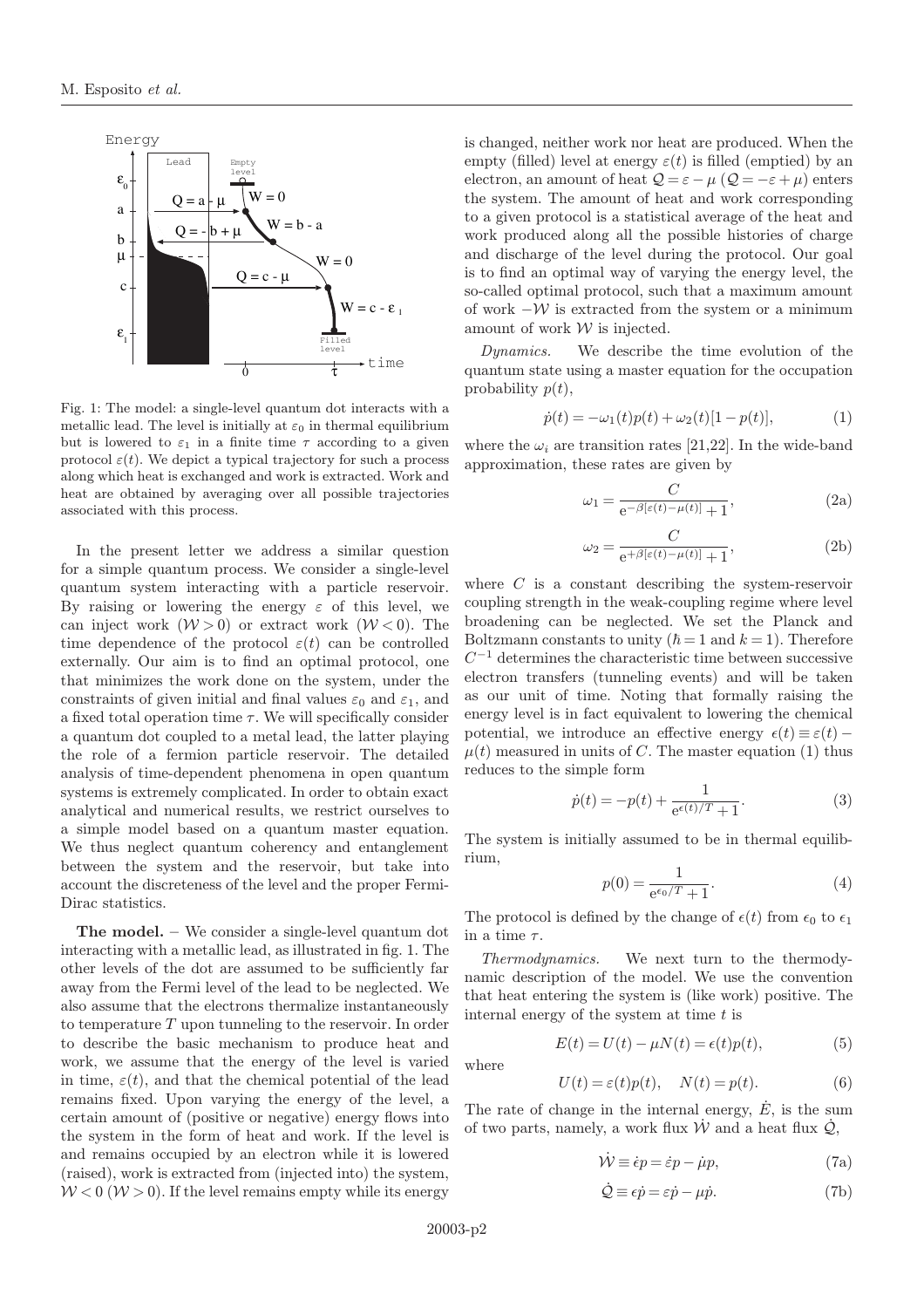Note that the particle exchange contributes to the heat flux (last term in eq. (7b)). When the energy level is below the Fermi level, the direction of heat flow is opposite to the direction of tunneling.

The net total work and net total heat during the process of duration  $\tau$  are obtained as functionals of the occupation probability,

$$
\mathcal{W}[p(\cdot)] = \int_0^\tau \dot{\epsilon}(t)p(t)dt,
$$
\n(8a)

$$
\mathcal{Q}[p(\cdot)] = \int_0^\tau \epsilon(t)\dot{p}(t)dt.
$$
 (8b)

The resulting total net change in the internal energy is given by the First Law of thermodynamics,

$$
\Delta E = p(\tau)\epsilon_1 - p(0)\epsilon_0 = \mathcal{W}[p(\cdot)] + \mathcal{Q}[p(\cdot)]. \tag{9}
$$

While work and heat depend on the path of  $p(t)$ ,  $\Delta E$ depends only on the final probability  $p(\tau)$  and the given constraints  $\epsilon_0$ ,  $\epsilon_1$  and  $p(0)$ .

**Minimizing work.** – We first consider the case of arbitrary temperature and subsequently focus on the hightemperature regime for analytic tractability.

General approach. Our aim is to find an optimal protocol  $\epsilon(t)$  which minimizes the work W. From the First Law of the thermodynamics, eq. (9), the work can be written as a functional of  $p(t)$ ,

$$
\mathcal{W}[p(\cdot)] = \Delta E - \mathcal{Q}[p(\cdot)].\tag{10}
$$

However, performing a variational analysis directly with respect to  $\epsilon(t)$  is complicated due to expected discontinuities. Instead, we optimize the work with respect to  $p(t)$  which by definition is always differentiable, and identify the corresponding optimal  $\epsilon(t)$  from it. To do so, we need to minimize  $\Delta E$  and maximize  $\mathcal Q$  simultaneously. However, from eq. (9) we see that  $\Delta E$  depends only on the final probability  $p(\tau)$ . Hence, we can first identify the protocol leading to maximum heat Q for a given value of  $p(\tau)$ , and in a second step we perform the optimization with respect to the final state  $p(\tau)$ .

To find the protocol that maximizes the heat, we express  $\epsilon(t)$  in terms of  $p(t)$  and  $\dot{p}(t)$  and rewrite eq. (8b) as

$$
\mathcal{Q}[p(\cdot)] = \int_0^\tau \mathcal{L}(p, \dot{p}) dt,\tag{11}
$$

where

$$
\mathcal{L} \equiv T \ln \left[ \frac{1}{p(t) + \dot{p}(t)} - 1 \right] \dot{p}(t). \tag{12}
$$

The extremum is found via the standard Euler-Lagrange method, leading, after integration, to

$$
\mathcal{L} - \dot{p}\frac{\partial \mathcal{L}}{\partial \dot{p}} = \frac{\dot{p}^2}{(p+\dot{p})(1-p-\dot{p})} = K.
$$
 (13)

Here  $K$  is the constant of integration. Before turning to the solution of this differential equation, we show that it implies a discontinuity in the protocol  $\epsilon(t)$ . Eliminating  $\dot{p}$ in eq. (13) by using the master equation (3), the resulting quadratic equation for  $p(t)$  leads to the relation

$$
p(t) = \frac{1}{e^{\epsilon(t)/T} + 1} \left[ 1 \pm e^{\epsilon(t)/2T} \sqrt{K} \right].
$$
 (14)

If one determines the value of the integration constant K from the initial condition  $p(0)$  assuming  $\lim_{t\to 0} \epsilon(t) = \epsilon(0)$ , this relation implies that  $K = 0$ , *i.e.*, that  $p(t)$  is the equilibrium distribution associated with the instantaneous value of the energy. However, except in the case of an infinitely slow quasi-static process one expects that  $p(t)$  will deviate from thermal equilibrium, that is, that in general  $K > 0$ . This apparent inconsistency indicates that  $\lim_{t\to 0} \epsilon(t) \neq \epsilon(0)$ . In other words, there must be a sudden jump from  $\epsilon_0$  to  $\epsilon(0^+)$ . By comparing eq. (4) to eq. (14) at  $t = 0$ , we find the magnitude of the jump,

$$
\epsilon(0^+) - \epsilon_0 = \pm 2 \operatorname{Tarcsinh}\left[\sqrt{K} \cosh[\epsilon_0/2T]\right]. \tag{15}
$$

Equation (14) also indicates that when  $K > 0$  there are two possibilities. The plus sign in  $\pm$  leads to an occupation probability  $p(t)$  that is larger than that of thermal equilibrium, and corresponds to the scenario of moving to a higher energy  $\epsilon_1 \geq \epsilon_0$ . We refer to these as upward processes. For downward processes, the lower sign should be used. Henceforth it should thus be understood that the upper (lower) sign has to be considered when processes are upward (downward), respectively.

Proceeding with the discussion of eq. (13), we solve the quadratic equation for  $\dot{p}$ , leading to

$$
\dot{p} = \frac{K(1 - 2p) \mp \sqrt{K^2 + 4Kp(1 - p)}}{2(1 + K)}.\tag{16}
$$

This equation can be solved by separation of the variables t and p, leading to the following explicit result:

$$
t = \int_{p(0)}^{p(t)} \frac{1}{\dot{p}} dp = F[p(t)] - F[p(0)], \qquad (17)
$$

with

$$
F(p) = -\alpha_{\pm} \pm \frac{1}{\sqrt{K}} \arctan\left[\frac{1 - 2p}{\sqrt{K + 4p(1 - p)}}\right] \n\pm \frac{1}{2} \ln\left[\frac{K + 2p + \sqrt{K^2 + 4Kp(1 - p)}}{2 + K - 2p + \sqrt{K^2 + 4Kp(1 - p)}}\right],
$$
\n(18)

where  $\alpha_+ = \ln p$  and  $\alpha_- = \ln(1-p)$ . We note that  $F(p)$  is not exactly the primitive of the integrand in (17) due to cancellation of some terms in the definite integral.

While in general we will need to proceed with a numerical inversion for the resulting transcendental equation, an analytically tractable approximation is discussed later for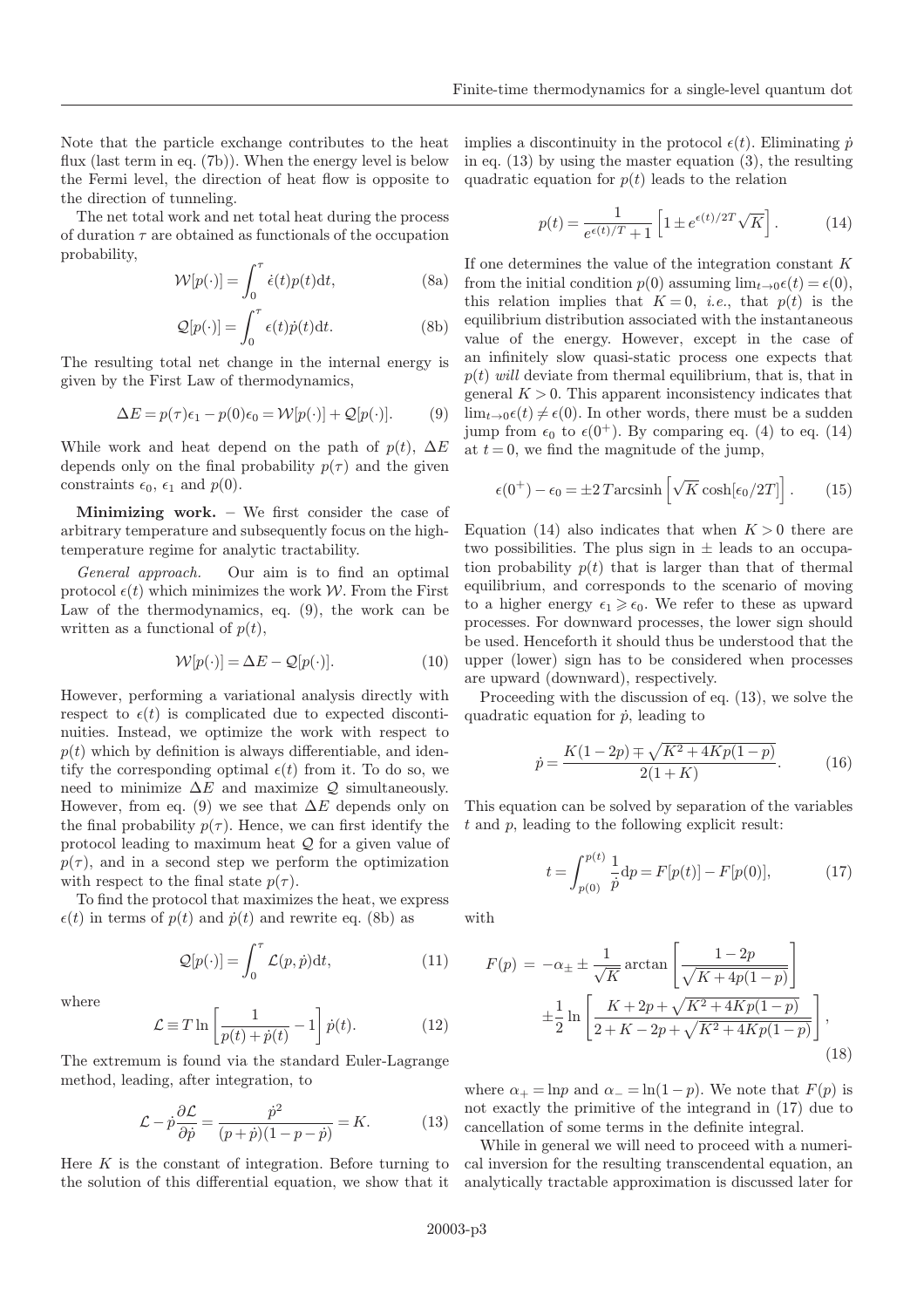the high-temperature case. Having thus obtained the optimal  $p(t)$  for a given K, we insert this expression in eq. (8b) to obtain the corresponding heat,

$$
Q = \int_0^{\tau} \epsilon(t) \dot{p} dt = \int_{p(0)}^{p(\tau)} \epsilon(p) dp
$$
  
=  $T \int_{p(0)}^{p(\tau)} dp \ln \left[ \frac{K + 2p - 2p^2 \pm \sqrt{K^2 + 4Kp(1 - p)}}{2p^2} \right]$   
=  $T (G[p(\tau)] - G[p(0)]),$  (19)

where

$$
G(p) = p \ln \left[ \frac{K + 2(1 - p)p \pm \sqrt{K^2 + 4Kp(1 - p)}}{2p^2} \right]
$$

$$
-\tilde{\alpha}_{\pm} \mp \sqrt{K} \arcsin \left[ \frac{1 - 2p}{\sqrt{K + 1}} \right]
$$

$$
\mp \ln \left[ 2 + K - 2p + \sqrt{K^2 + 4Kp(1 - p)} \right], \quad (20)
$$

where  $\tilde{\alpha}_{+} = 0$  and  $\tilde{\alpha}_{-} = 2 \ln(1-p)$ . Finally, we need to optimize the resulting work, given in eq. (10), with respect to  $p(\tau)$ , as explained earlier. Since  $p(\tau)$  is uniquely determined by  $K$ , it suffices to numerically optimize the expression with respect to K.

The high-temperature regime. The mathematical expressions for the general minimization presented in the previous subsection are rather complicated. However, the functions (18) and (20) simplify in the high-temperature limit, allowing us to find the optimal protocol and its properties in full analytical detail. The high-temperature limit is defined in terms of the physical parameters by the condition  $\epsilon(t) \ll T$ . In terms of our original variables it means that  $\varepsilon(t) - \mu(t) \ll kT$ .

We introduce  $\eta(t)$ :

$$
p(t) = \frac{1}{2} - \frac{\eta(t)}{4},\tag{21}
$$

which has the meaning of an effective energy level divided by  $kT$  in the high-temperature regime and is implicitly defined via eq. (14).

Next, we consider eqs. (18) and (20) as functions of  $\eta$ . Since  $\epsilon(t) \ll T$ , we only keep the lowest-order terms. Noting from eq. (13) that  $\sqrt{K}$  is of order  $\epsilon/T$ , we find that eqs.  $(14)$ ,  $(18)$  and  $(20)$  simplify as follows:

$$
\epsilon(t)/T = \eta(t) \pm 2\sqrt{K},\qquad(22)
$$

$$
F(\eta(t)) = \pm \frac{\eta(t)}{2\sqrt{K}},\tag{23}
$$

$$
G(\eta(t)) = \mp \frac{1}{2} \sqrt{K} \eta(t) - \frac{1}{8} \eta^{2}(t).
$$
 (24)

Solving eq. (17), we find  $\eta(t) = (\epsilon_0 \pm 2\sqrt{Kt})/T$  and hence the optimal protocol reads

$$
\epsilon(t) = \epsilon_0 \pm 2\sqrt{K}(t+1). \tag{25}
$$

The work is minimum for

$$
K = \frac{1}{4T^2} \left( \frac{\epsilon_1 - \epsilon_0}{\tau + 2} \right)^2.
$$
 (26)

The optimal work and associated heat thus become

$$
\mathcal{W} = \frac{(\epsilon_1 - \epsilon_0)[8T - 4\epsilon_0 + \tau(4T - \epsilon_1 - \epsilon_0)]}{8T(\tau + 2)},
$$
 (27a)

$$
\mathcal{Q} = \frac{\tau(\epsilon_0^2 - \epsilon_1^2)}{8T(\tau + 2)}.
$$
\n(27b)

From eq. (25) we find that the initial and final energy ition eq. (29) we find that the initial did find energy as the deviation from the quasi-static limit (measured by K) increases. In between the jumps, the optimal protocol raises/lowers the level linearly with time (but we stress that this linear dependence only applies to the hightemperature regime). Here for the case with the symmetry  $\epsilon_0 = -\epsilon_1$  there is no net heat flow. In this case all the work is converted into internal energy.

Results. – In this section we present numerical results for the optimal protocol. First we consider the situation where the energy level is raised from  $\epsilon_0 = -10T$  to  $\epsilon_1 = 10T$  during a total available time  $\tau = 10$ . This is the situation in which work is done on the quantum dot. The chosen parameter values guarantee that the initial energy level is well below, and the final level well above, the Fermi level. The top panel in fig. 2 shows the optimal protocol. We also include two non-optimal protocols, that is, ones corresponding to non-optimal values of  $K$ . The middle and bottom panels show the corresponding occupation probabilities and heat current. When the initial jump is "too small" (dot-dashed lines), the level stays mostly below the Fermi level and thus the system receives heat from the reservoir. While this favors the reduction of work, there is not enough time for electrons, being below the Fermi level most of the time, to tunnel, thus costing a large amount of work when raising the electrons during the final jump. On the other hand, when the initial jump is too large (dashed line), the electrons quickly escape and thus almost no work is required at the final jump. However, the rapid tunneling induces a large heat current to the reservoir, increasing the work during the process. The optimal protocol (solid line) guarantees that the level is most likely empty before the final jump, with only a small outbound heat current. Note that heat initially flows into the system, compensating for part of the outgoing heat after  $\epsilon(t)$  crosses the Fermi level.

Figure 3 shows downward processes where the energy level is lowered from  $\epsilon_0 = 10T$  to  $\epsilon_1 = -10T$  over the same period of time  $\tau = 10$ . In this scenario, work is extracted from the quantum dot. Three different cases parallel to the upward cases of fig. 2 are illustrated.

Next, we reduce the time of operation. Figure 4 compares optimal protocols for slow  $(\tau = 10)$ , intermediate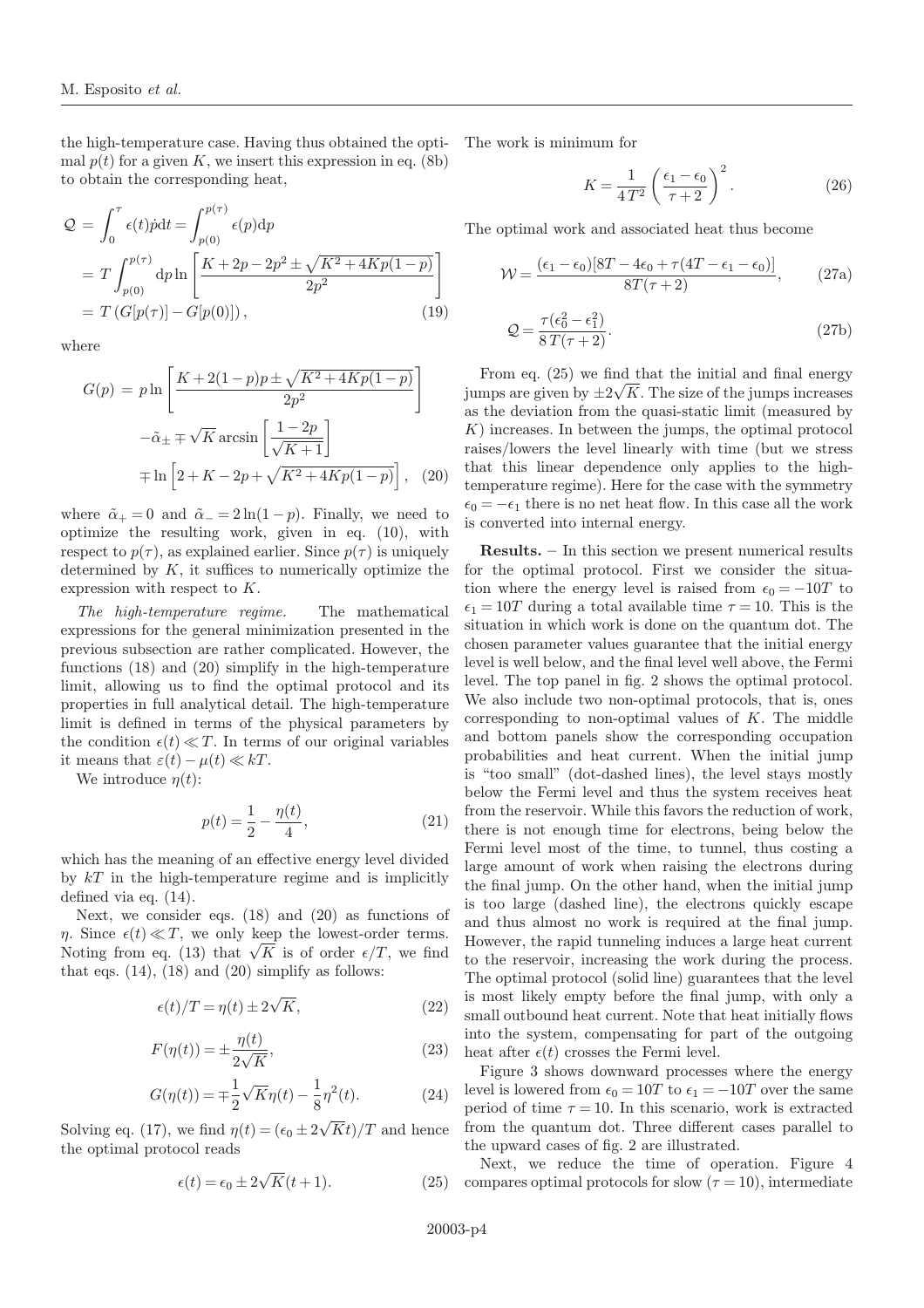

Fig. 2: (Color online) Protocol (top), occupation probability (middle), and heat flux (bottom). The energy level is raised from  $\epsilon_0 = -10T$  to  $\epsilon_1 = 10T$  during time  $\tau = 10$ . The red solid lines indicate optimal protocol with minimum work  $W =$ 10.87T. A protocol with a large initial jump (green dashed lines) and another protocol with a small initial jump (blue dot-dashed lines) result in higher work  $W = 16.79T$  and  $W =$ 11.16T, respectively.

 $(\tau = 1)$  and fast  $(\tau = 0.1)$  processes of work extraction from the quantum dot. As  $\tau$  decreases, the initial and final jumps become larger. When the electrons have almost no time to tunnel into the system, the optimal protocol becomes nearly a jump-stay-jump process.

Finally, fig. 5 shows the optimal protocols for work extraction at various temperatures. As temperature is increased, the optimal protocol becomes symmetric with respect to the Fermi level, in good agreement with the high-temperature approximation, eq.  $(25)$ .

Discussion. – Discontinuities in the protocol that minimizes the work on a device operating under given constraints may seem to be surprising. However, a simple argument explains the initial and final jumps in the optimal protocols, starting from an analysis of the lowtemperature case. The key points to keep in mind are: i) moving an empty level requires no work, ii) tunneling at the Fermi level carries no heat, and iii) the direction of heat flow changes at the Fermi level. Consider an upward process at  $T = 0$ . Since tunneling is not possible below the Fermi level, the same amount of work is required to raise the level to the Fermi level regardless of the



Fig. 3: (Color online) Protocol (top), occupation probability (middle), and heat flux (bottom). The energy level is lowered from  $\epsilon_0 = 10T$  to  $\epsilon_1 = -10T$  during time  $\tau = 10$ . The red solid lines indicate optimal protocol with minimum work  $W =$ −9.13T. A protocol with a large initial jump (green dashed lines) and another protocol with a small initial jump (blue dot-dashed lines) result in higher work  $W = -8.58T$  and  $W =$ −5.92T, respectively.



Fig. 4: (Color online) The optimal protocols for three different processing times,  $\tau = 0.1$  (solid line),  $\tau = 1$  (dashed line), and  $\tau = 10$  (dash-dotted line). The energy level is lowered from  $\epsilon_0 = 10T$  to  $\epsilon_1 = -10T$  during time  $\tau$ .

protocol. Hence, the instantaneous jump to the Fermi level is preferred since it leaves maximum time for electrons to subsequently tunnel out. After the jump, it is clear that the optimal protocol must keep the level just above the